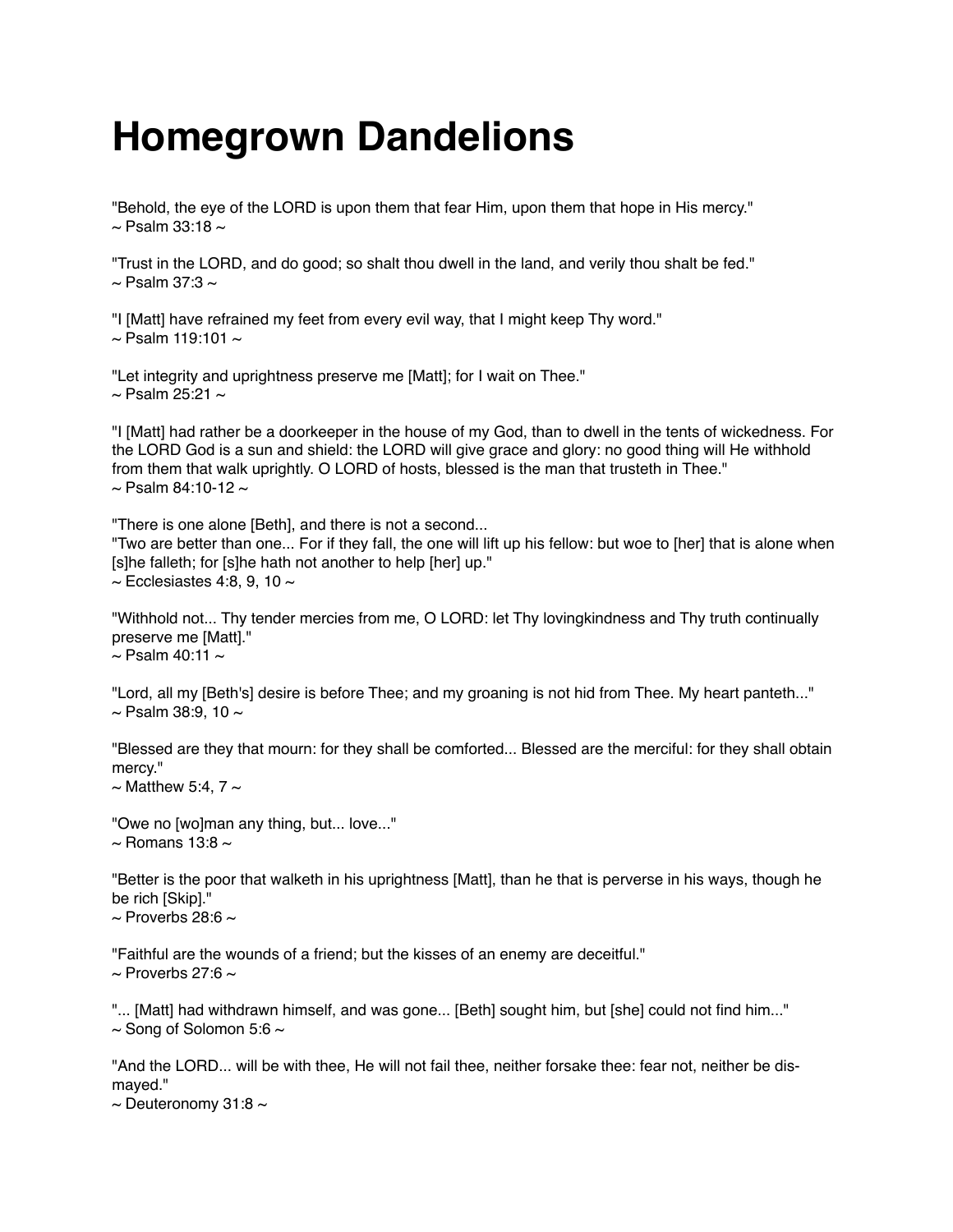"Uphold me [Matt] according unto Thy word, that I may live: and let me not be ashamed of my hope."  $\sim$  Psalm 119:116  $\sim$ 

"Though I walk in the midst of trouble, Thou [God] wilt revive me..."  $\sim$  Psalm 138:7  $\sim$ 

"The LORD... healeth the broken in heart, and bindeth up their wounds. He telleth the number of the stars; He calleth them all by their names. Great is our Lord, and of great power: His understanding is infinite."

 $\sim$  Psalm 147:2-5  $\sim$ 

"Be of good courage, and He [God] shall strengthen your heart, all ye that hope in the LORD."  $\sim$  Psalm 31:24  $\sim$ 

"[How] shall a young man [Matt] cleanse his way? by taking heed thereto according to Thy [God's] word. With my whole heart have I sought Thee: O let me not wander from Thy commandments. Thy word have I hid in mine heart, that I might not sin against Thee."  $\sim$  Psalm 119:9-11  $\sim$ 

"Take us the foxes [Sylvia], the little foxes, that spoil the vines: for our vines have tender grapes."  $\sim$  Song of Solomon 2:15  $\sim$ 

"There be three things which are too wonderful for me, yea, four which I know not: The way of an eagle in the air; the way of a serpent upon a rock; the way of a ship in the midst of the sea; and the way of a man with a [woman]."  $\sim$  Proverbs 30:18, 19  $\sim$ 

Matt's promises: "Can a woman forget her... child, that she should not have compassion on the son of her womb? yea, [she] may forget, yet will I [God] not forget thee. Behold, I have graven thee upon the palms of my hands [nail prints from the cross]; thy walls are continually before me [always present with Matt]."  $\sim$  Isaiah 49:15, 16  $\sim$ 

"When my father and my mother forsake me, then the LORD will take me up."  $\sim$  Psalm 27:10  $\sim$ 

"Cast thy burden upon the LORD, and He shall sustain thee: He shall never suffer the righteous to be moved."

 $\sim$  Psalm 55:22  $\sim$ 

"The LORD... will be a refuge for the oppressed, a refuge in times of trouble. And they that know Thy name will put their trust in Thee: for Thou, LORD, hast not forsaken them that seek Thee."  $\sim$  Psalm 9:9, 10  $\sim$ 

"I have spread out my hands all the day unto a rebellious people... A people that provoketh me to anger continually to my face..."

 $\sim$  Isaiah 65:2, 3  $\sim$ 

"Ointment and perfume rejoice the heart: so doth the sweetness of a man's friend by hearty counsel."  $\sim$  Proverbs 27:9  $\sim$ 

"Horror hath taken hold upon me because of the wicked that forsake Thy [God's] law."  $\sim$  Psalm 119:53  $\sim$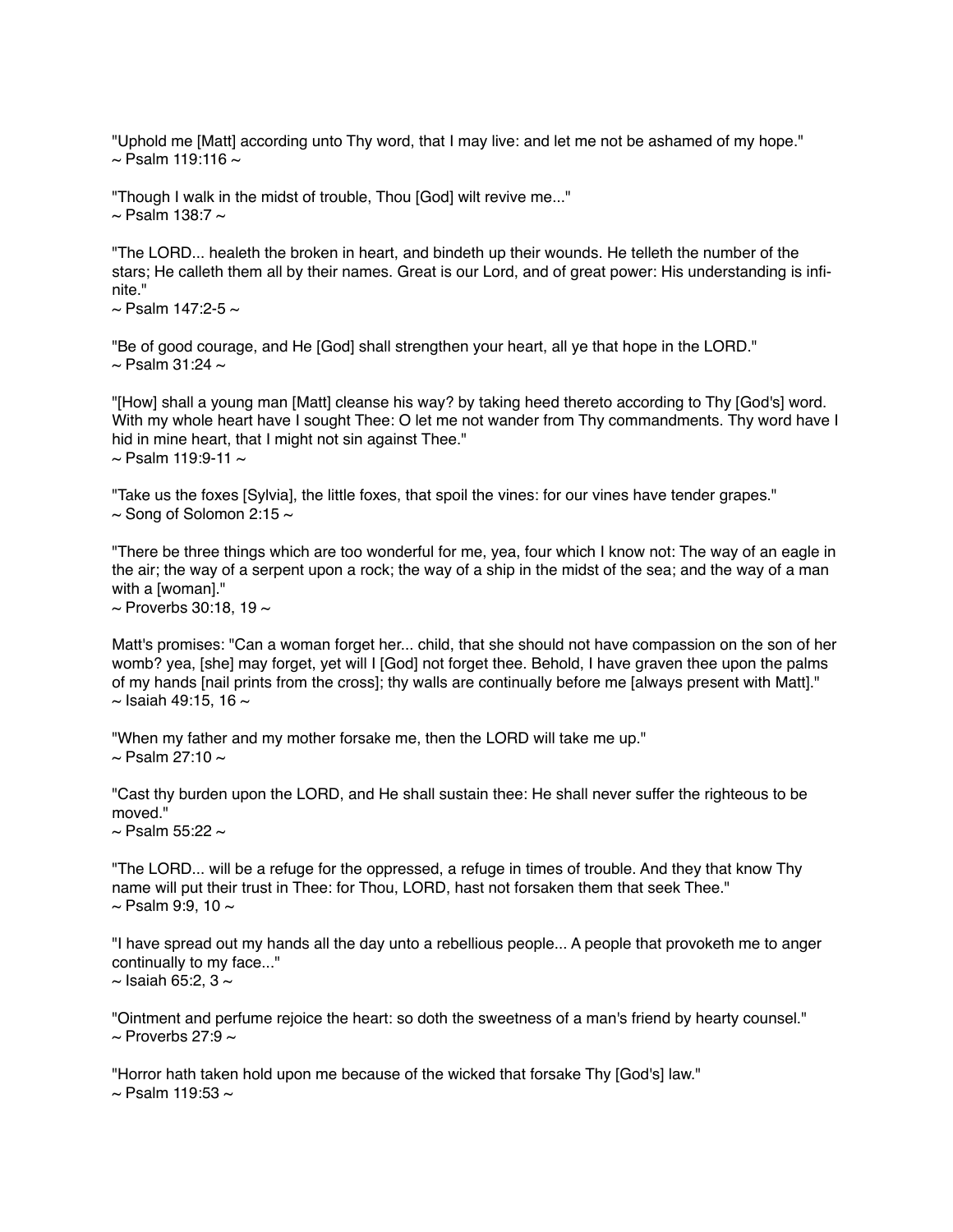"But my God shall supply all [Matt's] need according to His riches in glory by Christ Jesus."  $\sim$  Philippians 4:19  $\sim$ 

"... I being in the way, the LORD led me..."  $\sim$  Genesis 24:27  $\sim$ 

"God setteth the solitary in families..."  $\sim$  Psalm 68:6  $\sim$ 

"And wherefore one? That He [the Almighty, in cooperation with Matt and Beth] might seek a godly seed [the children]."  $\sim$  Malachi 2:15  $\sim$ 

"... rejoice with the wife of thy youth."  $\sim$  Proverbs 5:18  $\sim$ 

"... a prudent wife is from the LORD."  $\sim$  Proverbs 19:14  $\sim$ 

"Can two walk together, except they be agreed?"  $\sim$  Amos 3:3  $\sim$ 

"A good man obtaineth favour of the LORD..."  $\sim$  Proverbs 12:2  $\sim$ 

"Whoso findeth a wife findeth a good thing, and obtaineth favour of the LORD."  $\sim$  Proverbs 18:22  $\sim$ 

"Thy lips, O my spouse, drop as the honeycomb: honey and milk are under thy tongue; and the smell of thy garments is like the smell of Lebanon."  $\sim$  Song of Solomon 4:11  $\sim$ 

"My help cometh from the LORD, which made heaven and earth. He will not suffer thy foot to be moved: He that keepeth thee will not slumber."  $\sim$  Psalm 121:2, 3  $\sim$ 

"Hope deferred maketh the heart sick: but when the desire cometh, it is a tree of life."  $\sim$  Proverbs 13:12  $\sim$ 

"The desire accomplished is sweet to the soul..."  $\sim$  Proverbs 13:19  $\sim$ 

"The spirit of a man will sustain his infirmity; but a wounded spirit who can bear?"  $\sim$  Proverbs 18:14  $\sim$ 

"To every thing there is a season, and a time to every purpose under the heaven... A time to weep, and a time to laugh; a time to mourn, and a time to dance... a time to embrace, and a time to refrain from embracing... a time to keep silence, and a time to speak..."  $\sim$  Ecclesiastes 3:1, 4, 5, 7  $\sim$ 

"A soft answer turneth away wrath: but grievous words stir up anger."  $\sim$  Proverbs 15:1  $\sim$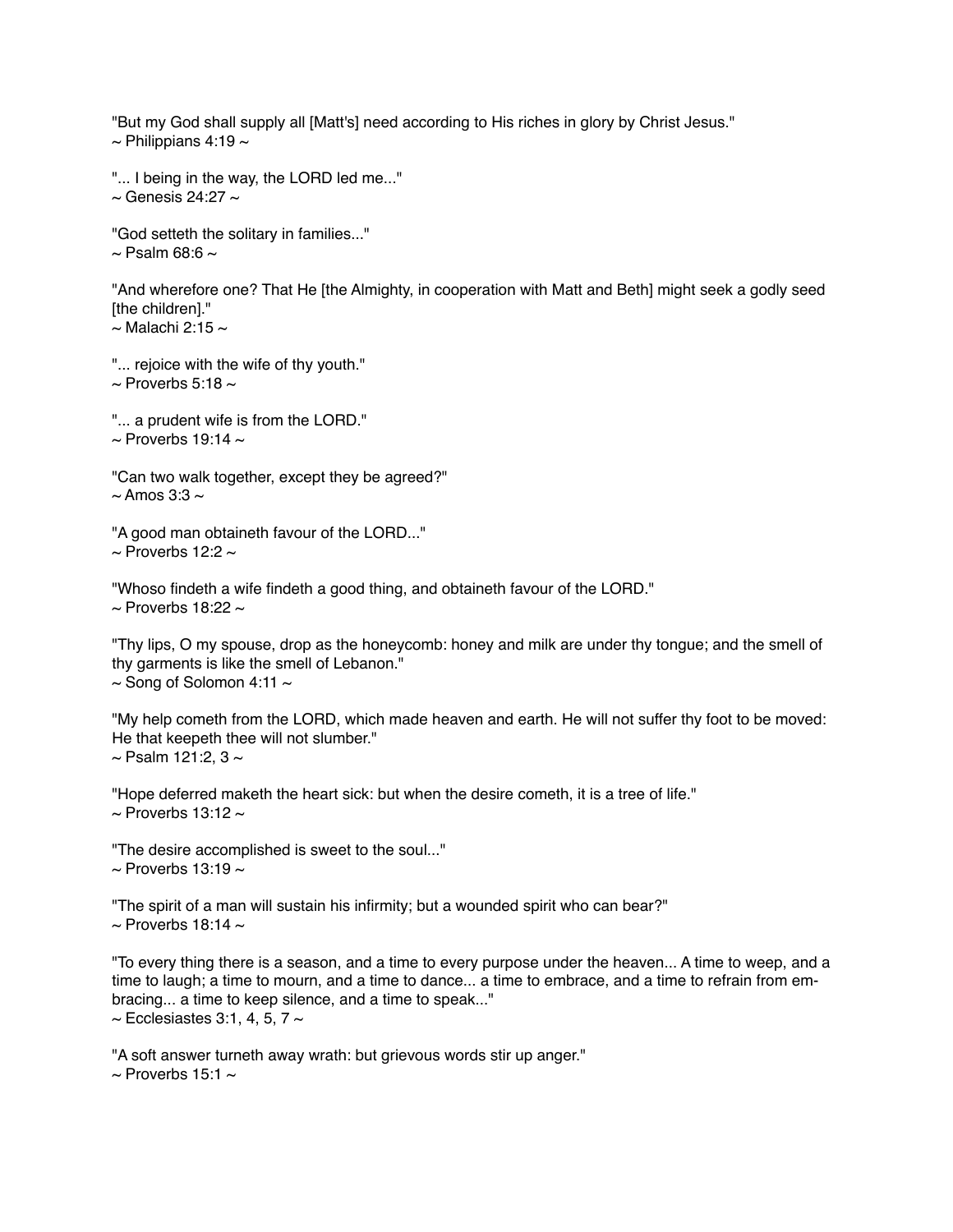"Let him kiss me with the kisses of his mouth... His left hand is under my head, and his right hand doth embrace me."

 $\sim$  Song of Solomon 1:2, 2:6  $\sim$ 

"Man goeth forth unto his work and to his labour until the evening. O LORD, how manifold are Thy works! in wisdom hast Thou made them all: the earth is full of Thy riches."  $\sim$  Psalm 104:23, 24  $\sim$ 

"Therefore shall a man leave his father and his mother, and shall cleave unto his wife: and they shall be one flesh."

 $\sim$  Genesis 2:24  $\sim$ 

"Yet setteth He the poor on high from affliction, and maketh him families like a flock."  $\sim$  Psalm 107:41  $\sim$ 

"And now, Lord, what wait I for? my hope is in Thee."  $\sim$  Psalm 39:7  $\sim$ 

"Turn away thine eyes from me, for they have overcome me..."  $\sim$  Song of Solomon 6:5  $\sim$ 

"... [God] knoweth the secrets of the heart... Trust in Him at all times... pour out your heart before Him: God is a refuge for us."  $\sim$  Psalm 44:21, 62:8  $\sim$ 

"... Abraham believed God, and it was imputed unto him for righteousness: and he was called the Friend of God."

 $\sim$  James 2:23  $\sim$ 

"This is my beloved, and this is my friend..."  $\sim$  Song of Solomon 5:16  $\sim$ 

"Set me as a seal upon thine heart, as a seal upon thine arm: for love is strong as death; jealousy is cruel as the grave: the coals thereof are coals of fire, which hath a most vehement flame. Many waters cannot quench love, neither can the floods drown it: if a man would give all the substance of his house for love, it would utterly be contemned."

 $\sim$  Song of Solomon 8:6, 7  $\sim$ 

"And ye shall seek Me, and find Me, when ye shall search for Me with all your heart."  $\sim$  Jeremiah 29:13  $\sim$ 

"Precious in the sight of the LORD is the death of His saints [Luke]."  $\sim$  Psalm 116:15  $\sim$ 

"The LORD is my [Luke, Matt, and Beth's] shepherd; I shall not want. He maketh me to lie down in green pastures: He leadeth me beside the still waters. He restoreth my soul: He leadeth me in the paths of righteousness for His name's sake... Surely goodness and mercy shall follow me all the days of my life: and I will dwell in the house of the LORD for ever."  $\sim$  Psalm 23:1-3, 6  $\sim$ 

"But let the righteous be glad; let them rejoice before God: yea, let them exceedingly rejoice."  $\sim$  Psalm 68:3  $\sim$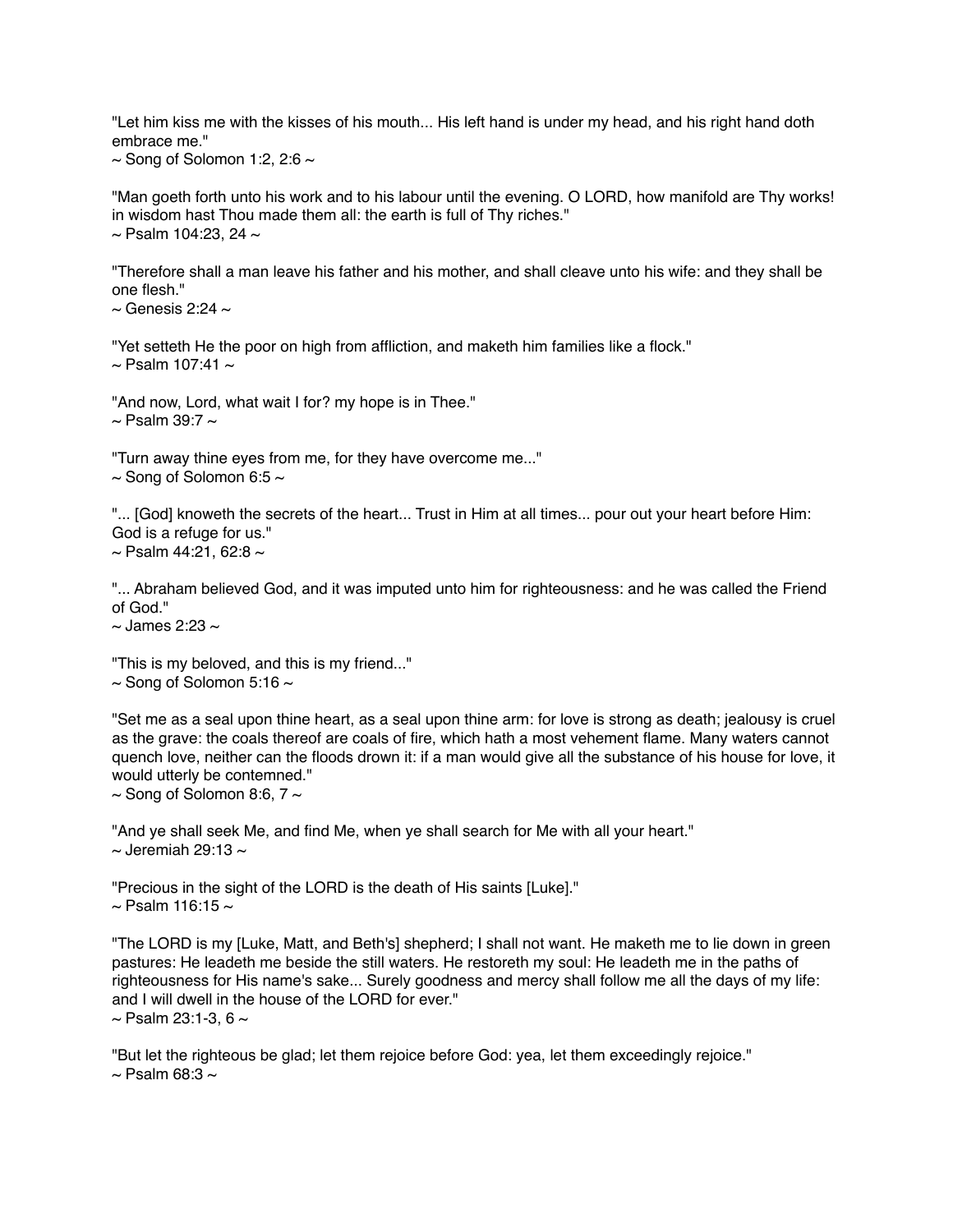"Thou hast ravished my heart... thou hast ravished my heart with one of thine eyes, with one chain of thy neck... Turn away thine eyes from me, for they have overcome me..."  $\sim$  Song of Solomon 4:9, 6:5  $\sim$ 

"Remember not the sins of my youth, nor my transgressions: according to Thy mercy remember Thou me for Thy goodness' sake, O LORD."  $\sim$  Psalm 25:7  $\sim$ 

"The LORD will perfect that which concerneth me: Thy mercy, O LORD, endureth for ever: forsake not the works of Thine own hands."  $\sim$  Psalm 138:8  $\sim$ 

"Cast not away... your confidence, which hath great recompence of reward. For ye have need of patience, that, after ye have done the will of God, ye might receive the promise."  $\sim$  Hebrews 10:35, 36  $\sim$ 

"Every wise woman buildeth her house: but the foolish plucketh it down with her hands."  $\sim$  Proverbs 14:1  $\sim$ 

"There hath no temptation taken you but such as is common to man: but God is faithful, Who will not suffer you to be tempted above that ye are able; but will with the temptation also make a way to escape, that ye may be able to bear it."  $\sim$  1 Corinthians 10:13  $\sim$ 

"Can a woman forget her sucking child, that she should not have compassion on the son of her womb? yea, [she] may forget, yet will I [God] not forget thee."  $\sim$  Isaiah 49:15  $\sim$ 

"The LORD redeemeth the soul of His servants: and none of them that trust in Him shall be desolate."  $\sim$  Psalm 34:22  $\sim$ 

"Awake, O north wind; and come, thou south; blow upon my garden, that the spices thereof may flow out. Let my beloved come into his garden, and eat his pleasant fruits."  $\sim$  Song of Solomon 4:16  $\sim$ 

"Wherewithal shall a young man cleanse his way? by taking heed thereto according to Thy [God's] word. With my whole heart have I sought Thee: O let me not wander from Thy commandments."  $\sim$  Psalm 119:9, 10  $\sim$ 

"And above all things have fervent charity among yourselves: for charity shall cover the multitude of sins."  $\sim$  1 Peter 4:8  $\sim$ 

"... [Matt's] sins, which are many, are forgiven; for [he] loved much: but to whom little is forgiven, the same loveth little."

 $\sim$  Luke 7:47  $\sim$ 

"We love [God], because He first loved us."  $\sim$  1 John 4:19  $\sim$ 

"For whatsoever is born of God overcometh the world: and this is the victory that overcometh the world, even our faith."  $\approx$  1 John 5:4  $\approx$ 

"Behold, thou art fair, my love; behold, thou art fair..."